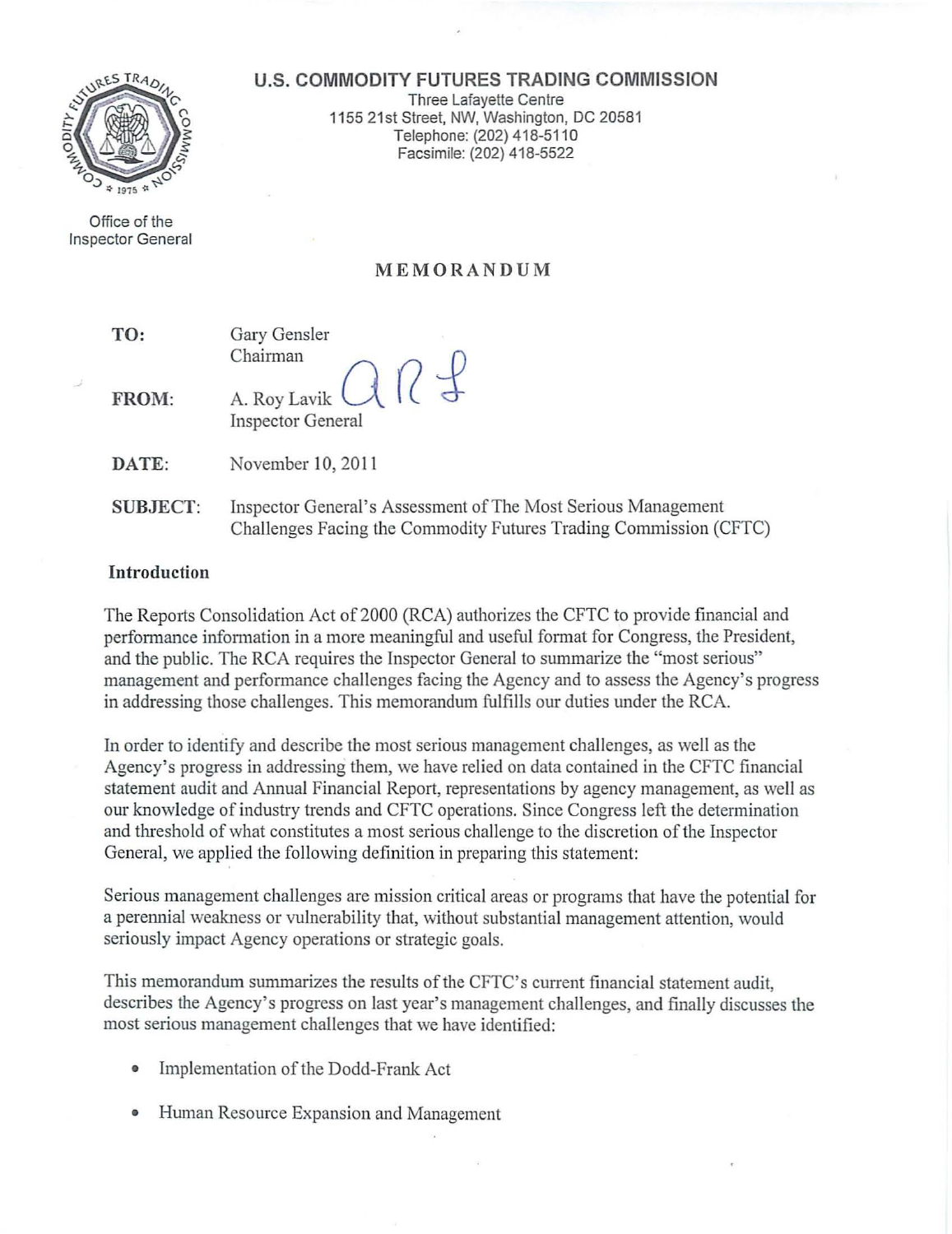- o Efficient Deployment of Information Technology Resources
- o Expanding Delivery ofCustomer Protection Resources and Consumer Education

#### CFTC Financial Statement Audit Results

In accordance with the *Accountability of Tax Dollars Act*, CFTC, along with numerous other federal entities, is required to submit to an annual independent financial statement audit by the Inspector General, or by an independent external auditor as determined by the Inspector General. The results of the Fiscal Year 2011 financial statement audit will be discussed in the Annual Financial Report, and the financial statement audit is expected to result in an unqualified audit opinion.

## CFTC's Progress on Last Year's Challenges

Last year, we identified two of the most serious management challenges:

- Implementation of the Dodd-Frank Act; and,
- o Human Resource Expansion and Management.

CFTC made progress on both challenges, but due to ongoing implementation of the Dodd-Frank Act these challenges remain significant. Following is our statement made last year followed by an update.

#### *DIG Statement 2010*

#### Implementation of the Dodd-Frank Act

On July 21,2010, President Obama signed the Dodd-Frank Wall Street Reform and Consumer Protection Act ("Dodd-Frank Act" or "Dodd-Frank"), Pub. L. 111-203, 124 Stat. 1376 (2010). Title VII of the Dodd-Frank Act amended the Commodity Exchange Act to establish a comprehensive new regulatory framework for swaps and security-based swaps. In order to implement the Dodd-Frank Act, the Commission has identified 30 areas where rules will be necessary. Many of these rules will require or result in cooperative efforts with the Securities and Exchange Commission or other federal agencies. In addition, the Dodd-Frank Act calls for numerous studies and other undertakings by the Commission, some also with cooperation from other agencies. The Commission recognizes that many of the new rules required under Dodd-Frank must be adopted within 180 days. The magnitude of this undertaking under a compressed timeline during FY 2011 presents a serious management challenge.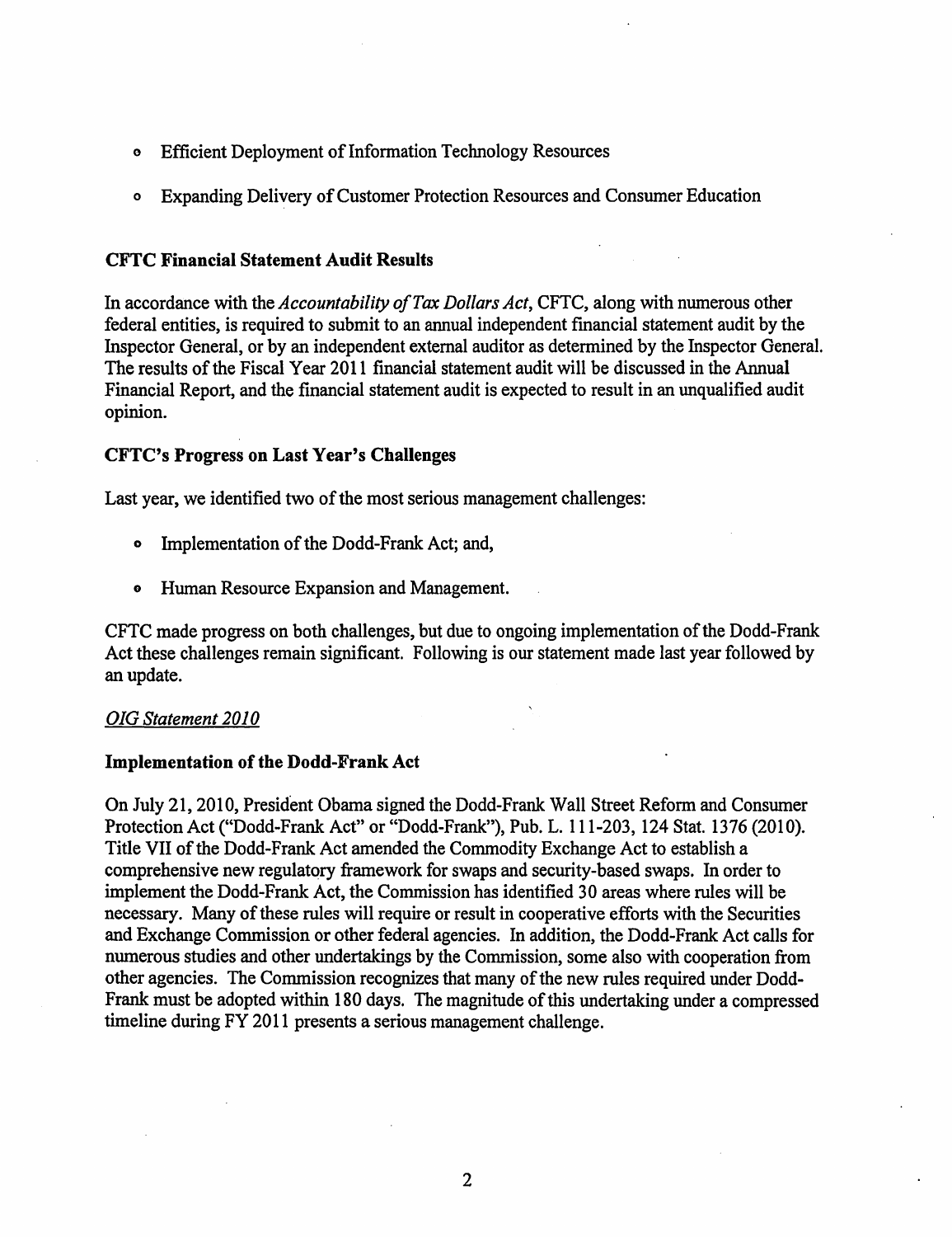# *Update*

During the past year CFTC staff and Commissioners have met more than 1,000 times with members of the public to discuss rules proposed under Dodd-Frank, and have conducted 14 public roundtables. Additionally, the Commission has received more than 25,000 comment letters pertaining to Dodd-Frank. The Commission has held 20 public meetings to vote on various Dodd-Frank matters, and more meetings are scheduled this year and into next year. The Commission has issued nearly 60 proposed rules, notices, or other requests seeking public comment, as well as 22 final rules, interim final rules, and exemptions, but implementation is not yet complete.

In order to address the new regulatory mandates stated in the Dodd-Frank Act, the Agency has reorganized into 4 Divisions and 7 operating offices. Operational challenges associated with Dodd-Frank implementation remain, in our view, a serious management challenge.

# *DIG Statement 2010*

# Human Resource Expansion and Management

The Commission's new responsibilities under Dodd-Frank significantly increased its workload. By the end of Fiscal Year 2010, the Commission had on-board 687 employees, which is 58 below the 745 FTE CFTC requested to carry out our pre-Dodd-Frank authorities. To fully implement the Dodd-Frank reforms, the Commission states it requires an additional 398 FTEs. Rather than 398, the President's FY 2011 Budget provided for hiring only 238 additional positions. CFTC is requesting an additional 160 FTEs for FY 2012 to staff areas of critical need. However, the current budgetary limits imposed by the government-wide continuing resolution will significantly impact the CFTC's ability to hire any additional employees during FY2011. Should Congress lift the continuing resolution, the CFTC will need to dramatically expand its Human Resource function to meet and manage the CFTC's need for additional staff and training to address the requirements of Dodd-Frank Act. We view the possibility of a rapid and dramatic increase (35% staffincrease in FYl1) in new employees to address new rules over newly regulated markets, such as swaps, a significant management challenge during Fiscal Year 2011.

# *Update*

During Fiscal Year 2011 the agency secured additional appropriations and staff. The CFTC's 2011 spending plan accommodated 717 FTEs. It is our understanding, based on the President's Budget Submission, that CFTC may increase to 983 staff years – an increase of over 200 staff years - for FY 2012 and, accordingly, we restate *Human Resource Expansion and Management* as a serious and continuing management challenge in the coming fiscal year.